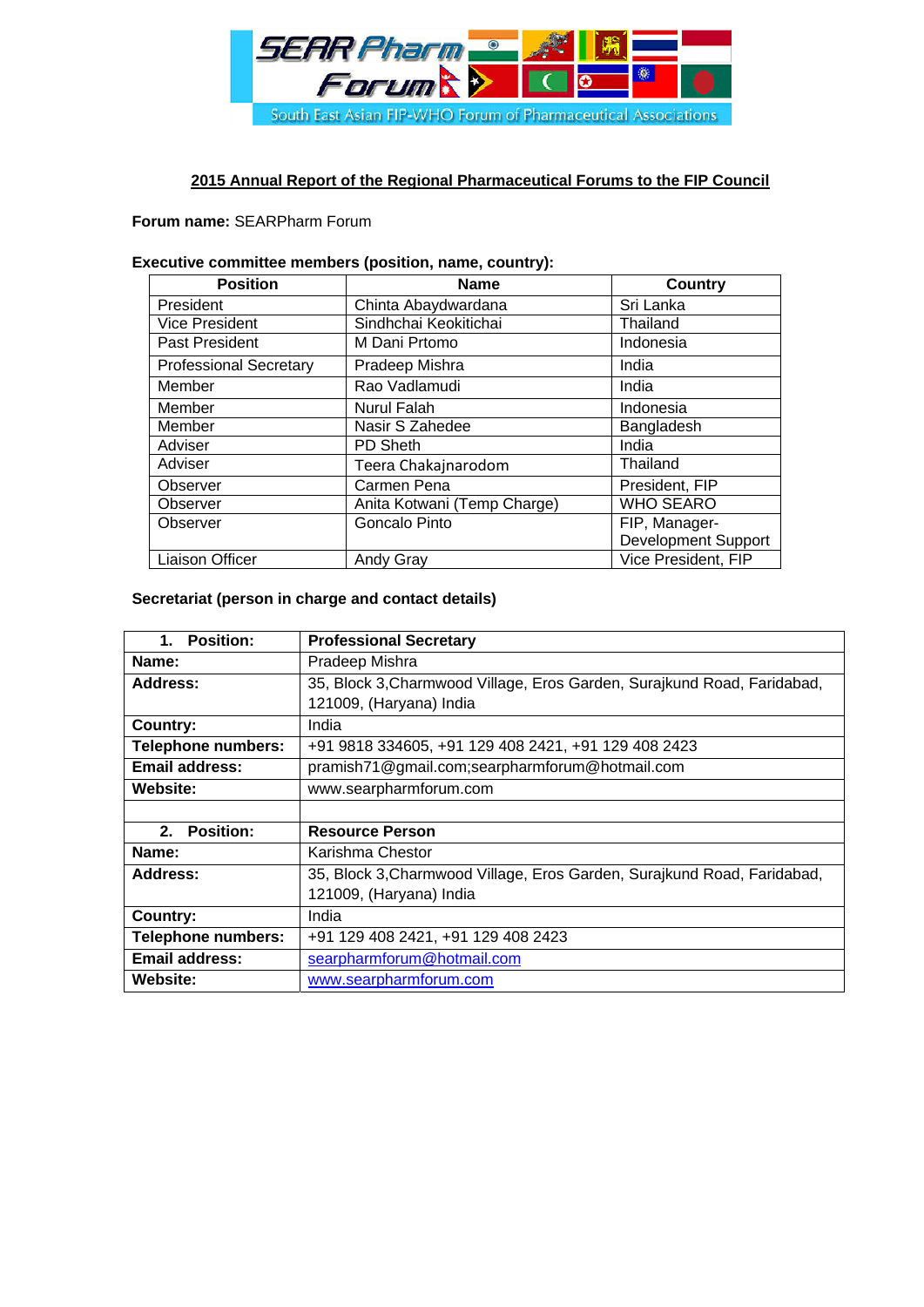|   | <b>Name of Organisation</b>                   | Country    | <b>Number of Members</b> |
|---|-----------------------------------------------|------------|--------------------------|
|   | Indian Pharmaceutical Association (IPA)       | India      | 10,000                   |
| 2 | Ikatan Apoteker Indonesia (IAI)               | Indonesia  | 50,000                   |
| 3 | <b>Pharmaceutical Association of Thailand</b> | Thailand   | <b>NA</b>                |
|   | under Royal Patronage (PhAT)                  |            |                          |
| 4 | Bangladesh Pharmaceutical Society (BPS)       | Bangladesh | <b>NA</b>                |
| 5 | Nepal Pharmaceutical Association (NPA)        | Nepal      | <b>NA</b>                |
| 6 | Pharmaceutical Society of Shri Lanka (PSSL)   | Sri Lanka  | <b>NA</b>                |

## **Current Member Organisations (name of organisations, country)**

#### **Main activities of the Forum from Jan 2015 to May 2016:**

**1) SEARPharm Forum Ex Co Meeting and Regional Seminar** on "How pharmacist can safeguard public health by enhancing safety and quality of medicines in SEA region of WHO" in Partnership with Pharmaceutical Association of Thailand under Royal Patronage (PAT). Bangkok, Thailand, 13-14th February, 2015.

**2) Maintaining and comparing database of media reports on the incidence of counterfeit medicines in native languages of the sea region:** The project explored the difference in number of reports of native and English media in SEAR Countries for the period of Jan – June 2015. The languages selected were, India: *Hindi*, Shri Lanka: *Sinhala*, Indonesia: *Bahasa*, Thailand: *Siamese*. The report also includes the national regulatory web portal data on counterfeit incidences in SEA countries. It includes Central Drugs Standard Control Organization (CDSCO) in India, The National Agency for Drug and Food Control (BPOM) in Indonesia, Cosmetic Device and Drug Regulatory Authority (CDDA) in Sri Lanka and Thai Food and Drug Administrative (Thai FDA) in Thailand.

**3) To examine the models of access of medicine with engagement of pharmacist of in various settings in SEA countries:** South East Asian (SEAR) countries have various models of access of medicine; however these models have not been able to guarantee medicine delivery to the patient. These models face many challenges due to illiteracy, poverty, corruption, affordability, shortage of medicine and health workers issues. Due to which access of medicine become a major hurdle in SEA countries. The role of pharmacist and his capabilities in the community is the major problem in SEA region. SEARPharm investigated the current models of access of medicine in SEA region, which provides access to medicines by ensuring availability, affordability and physical accessibility.

**4) Pictogram: "Design and Validation of a Pictogram based HIV-TB information leaflet/poster to support the role of community pharmacists**": This multi-step project aims at developing and validating an easy to use pictogram-based information leaflet or poster for HIV-TB treatment to support the role of community pharmacists as part of the Revised National Tuberculosis Control Program (RNTCP) in India *(ongoing)*

**5) Website and social media (Facebook) Update:** The website www.searpharmforum.com gets updated annually. Its facebook page gets a direct feed on the website.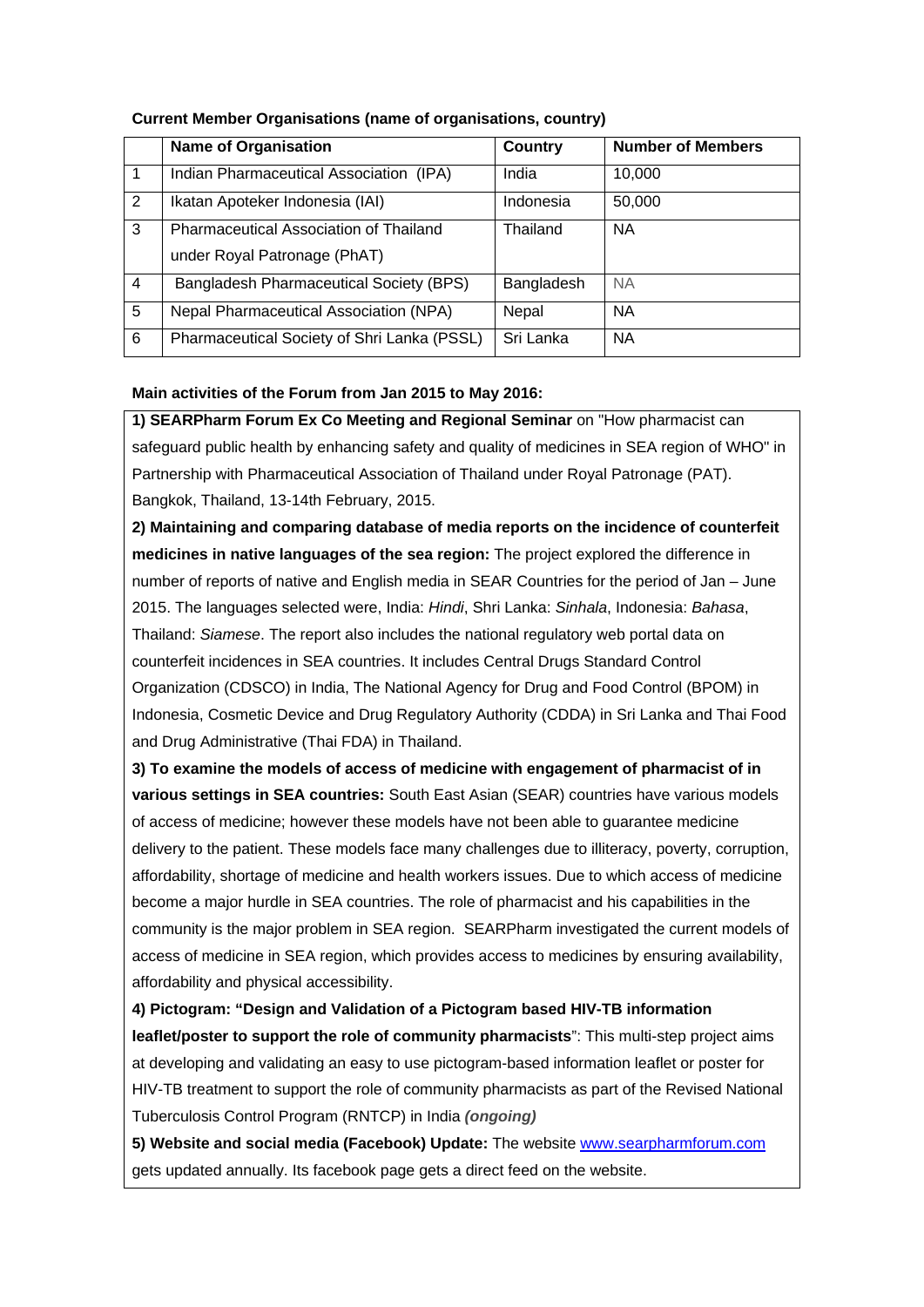**Highlights of events in the region from Jan 2015 to May 2016 where the forum was involved** 

- 1. SEARPharm Forum Regional Seminar on "**How pharmacist can safeguard public health by enhancing safety and quality of medicines in SEA region of WHO"** in Partnership with Pharmaceutical Association of Thailand under Royal Patronage (PAT). Bangkok, Thailand, 14th February, 2015. *The seminar was attended by pharmacists from Thailand, India, Indonesia and Sri Lanka.*
- *2.* **Annual Scientific Sessions 2015 and Annual General Meeting of PSSL.**" On 1-2 August, 2015 at Colombo, Sri Lanka: *Pradeep Mishra, Professional Secretary, SPF, Mrs Antu Oberoi Mishra, Resource Person (India)*
- *3.* **38th Annual Meeting of Representatives of National Pharmacovigilance Centres participating in the WHO Programme for International Drug monitoring**, New Delhi, India, 4-6 November 2015: *Attended by Pradeep Mishra, Professional Secretary SPF*
- *4.* **WHO SEARO Project meetings with IAI and SEARPharm Forum** on 20-21 November 2015, at Sultan Hotel, Jakarta, Indonesia: *Attended by President, Past President, Professional Secretary SPF and office bearers and MoH, Regulatory officials of Indonesia*
- *5.* **WHO SEARO Project meetings with PHAT and SEARPharm Forum** on 23-24 November 2015, at Burapha University, Thailand: *Attended by former President SPF, Teera Chakajnarodom, Vice President, SPF Professional Secretary SPF and office bearers and Resource persons of the project from Thailand.*
- *6.* **National Symposium on role of National Formulary of India (NFI 2016) for**  improving use of Medicine, at India International Center, New Delhi, India on Jan 14<sup>th</sup> 2016: *Pradeep Mishra, Farah Iram, Karishma Chestor*
- 7. **Guidelines for community pharmacists ADR reporting (Guidance Document 2.0),**  Pharmacovigilance Program of India, Ghaziabad, UP – Pradeep Mishra *Professional Secretary SPF* (Expert Reviewer), March 2016

# **Key collaboration with other stakeholders of the region (including the WHO Regional Office and other organisations)**

WHO SEARO: Counterfeit Media Reports in Native Languages of SEA Region MOH, Government of India: Pharmacovigilance Program of India (PvPI) RNTCP: Pictogram Project on TB/HIV Indian Pharmacopoeia Commission, MOH, India for NFI 2016